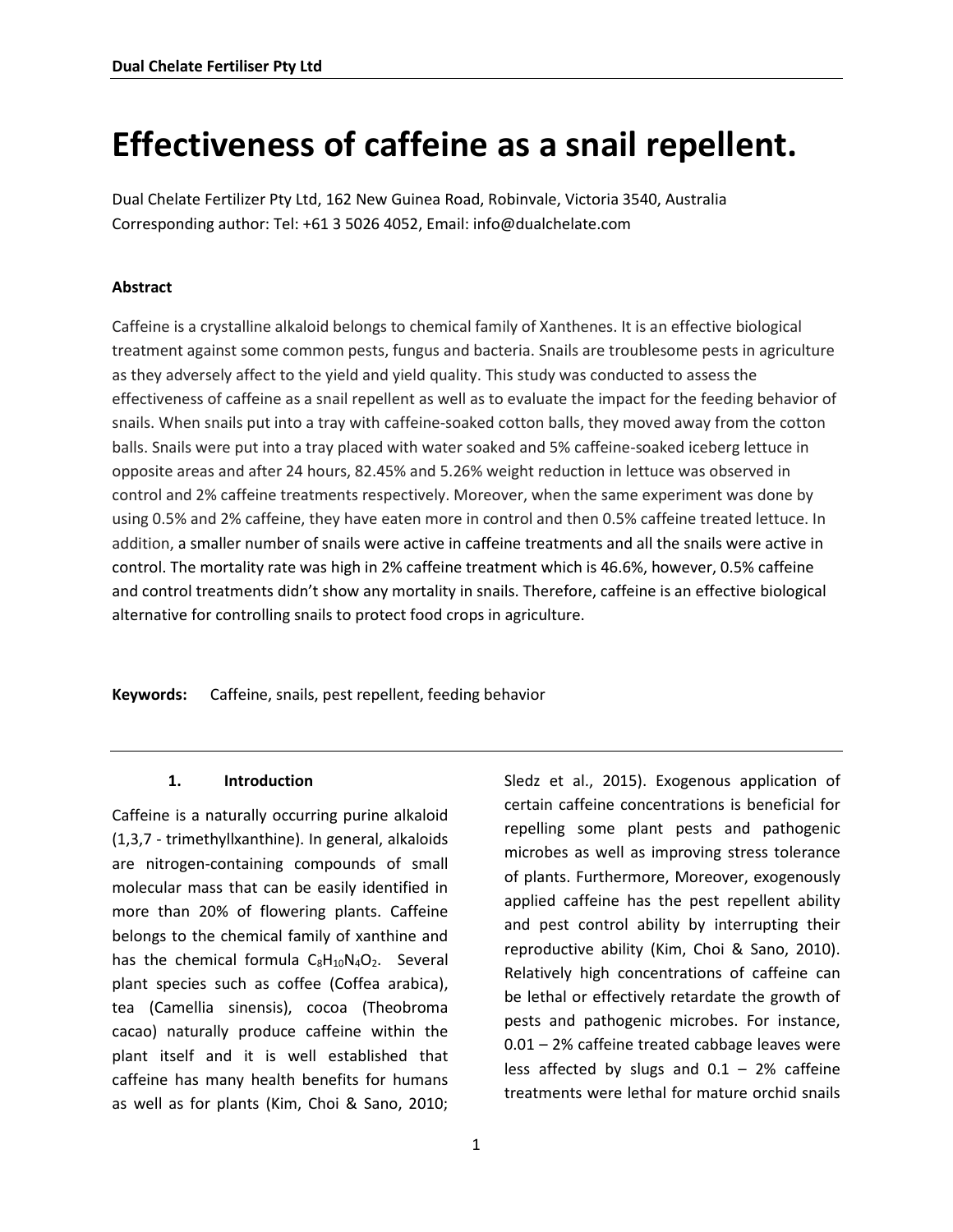(Hollingsworth, Armstrong & Campbell, 2002). Caffeine treatments can inhibit the growth of some microbial pathogens such as Pseudomonas syrinage, Aspergillus ochraceus, Monacrosporium ambrosium and Crinipellis perniciosa (Kim, Choi & Sano, 2010).

Snails are considered as troublesome pests in agriculture and it is a widespread issue across the globe. Snails feed on fresh leaves, seedlings, and some ripening fruits such as strawberries and thereby affect to the crop productivity as well as quality (Horgan, 2018). There are different commercial products available to control snails in the market and most of them contain metaldehyde or methiocarb as the

**2. Objectives**

The specific objectives of this study were to:

- Study the effectiveness of caffeine as a pest repellent
- Assess the impact of caffeine for the feeding behaviour of snails
- Study the impact of caffeine for the activeness and mortality of snails

### **3. Methodology**

The experiment was conducted in a greenhouse in Robinvale. First experiment was conducted by using 50 snails to evaluate the effectiveness of caffeine powder as a snail repellent and the second study was conducted by using 45 snails to assess the influence of caffeine for the feeding behavior of snails. For the first experiment, cotton balls were soaked in 20% caffeine solution and then placed the corner of a plastic tray. 50 snails were then added to that

active ingredient. The problem is that the residues of these chemicals are remain in the fruit crops and those are not allowed to be in food crops in most countries. Therefore, it is an ongoing requirement to develop an alternative product to control snails and simultaneously minimize the chemical residues in final crop products (Hollingsworth, Armstrong & Campbell, 2002). The aim of this study is to evaluate the effectiveness of synthetic caffeine powder as a snail repellent. There were two experiments were conducted separately to assess the effectiveness of caffeine as a snail repellent as well as to interrupt their feeding behavior.

trat tray and covered with a plastic net. It was observed after 2 hours to see the movements of snails. For the second experiment, two samples of iceberg lettuce were weighed and then one sample was soaked in 5% caffeine and the other was soaked in water for 5 minutes. Two samples were then placed inside a plastic tray in opposite direction and then put 50 snails inside the tray. After 24 hours, remaining weight of the iceberg lettuce was recorded. At the same time, three containers were prepared and put same amount of iceberg lettuce inside the contains. Iceberg lettuce samples were soaked in 0.5%, 2% caffeine solution and water for 5 minutes. 15 snails were then put into each container and covered with a plastic net. After 24 hours, the remaining weight of lettuce was recorded and the activeness of snails was observed.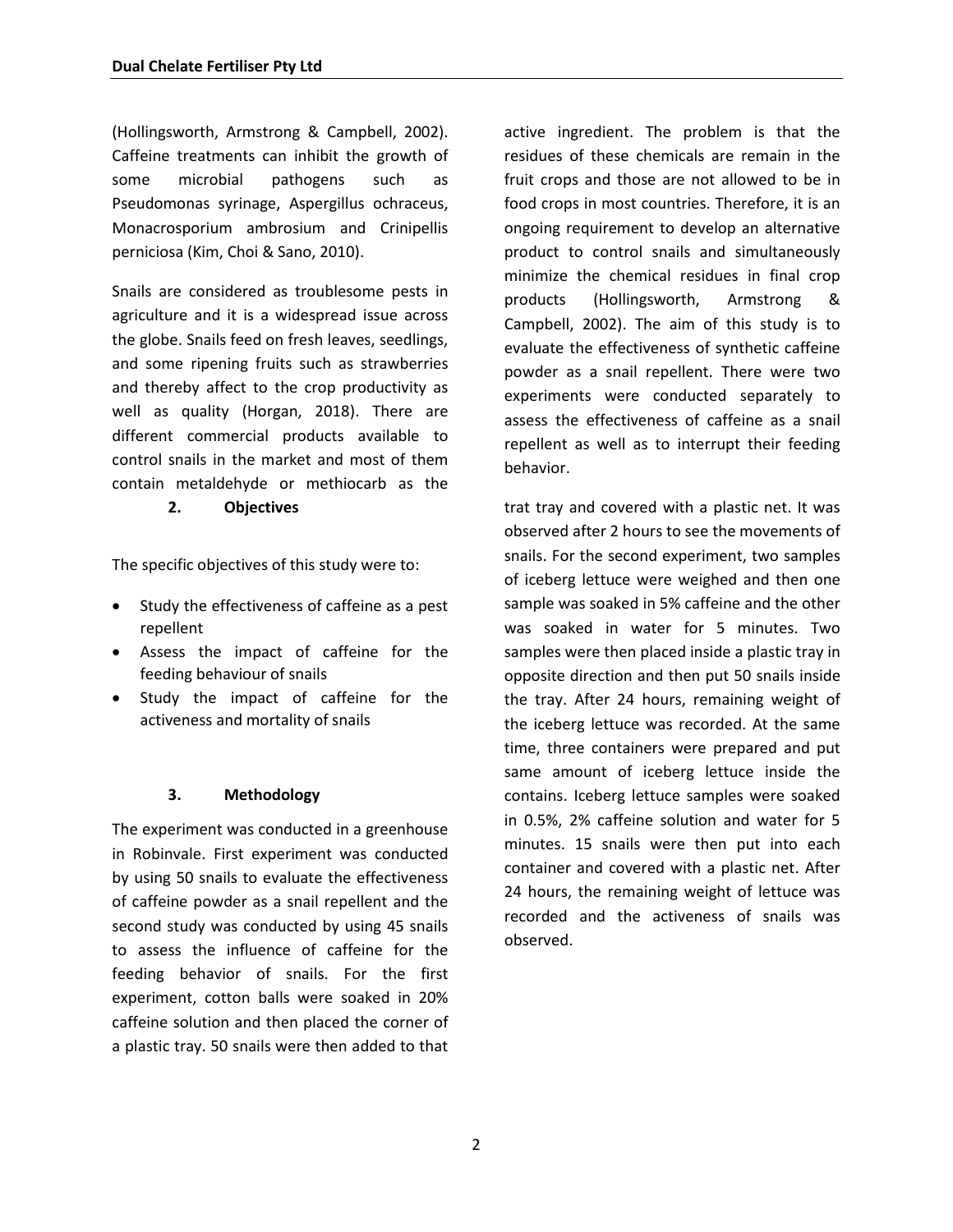**4. Results**



**(a)**



**(b)**

## 0 10 20 30 40 50 60 Control 5% Caffeine **Fresh weight of lettuce (g) Treatments**

**Figure 1**: Effect of caffeine on repellent of snails. (a) Keeping cotton balls soaked with 20% caffeine and snails inside the plastic tray. (b) Effect of caffeine on behavior/ movements of the snails after 24 hours.

**Figure 2**: Effect of caffeine on feeding behavior of snails. **(a)** Feeding behavior of snails after 24 hours. **(b)** Amount of iceberg lettuce eaten by snails in each treatment after 24 hours.

### **(b)**

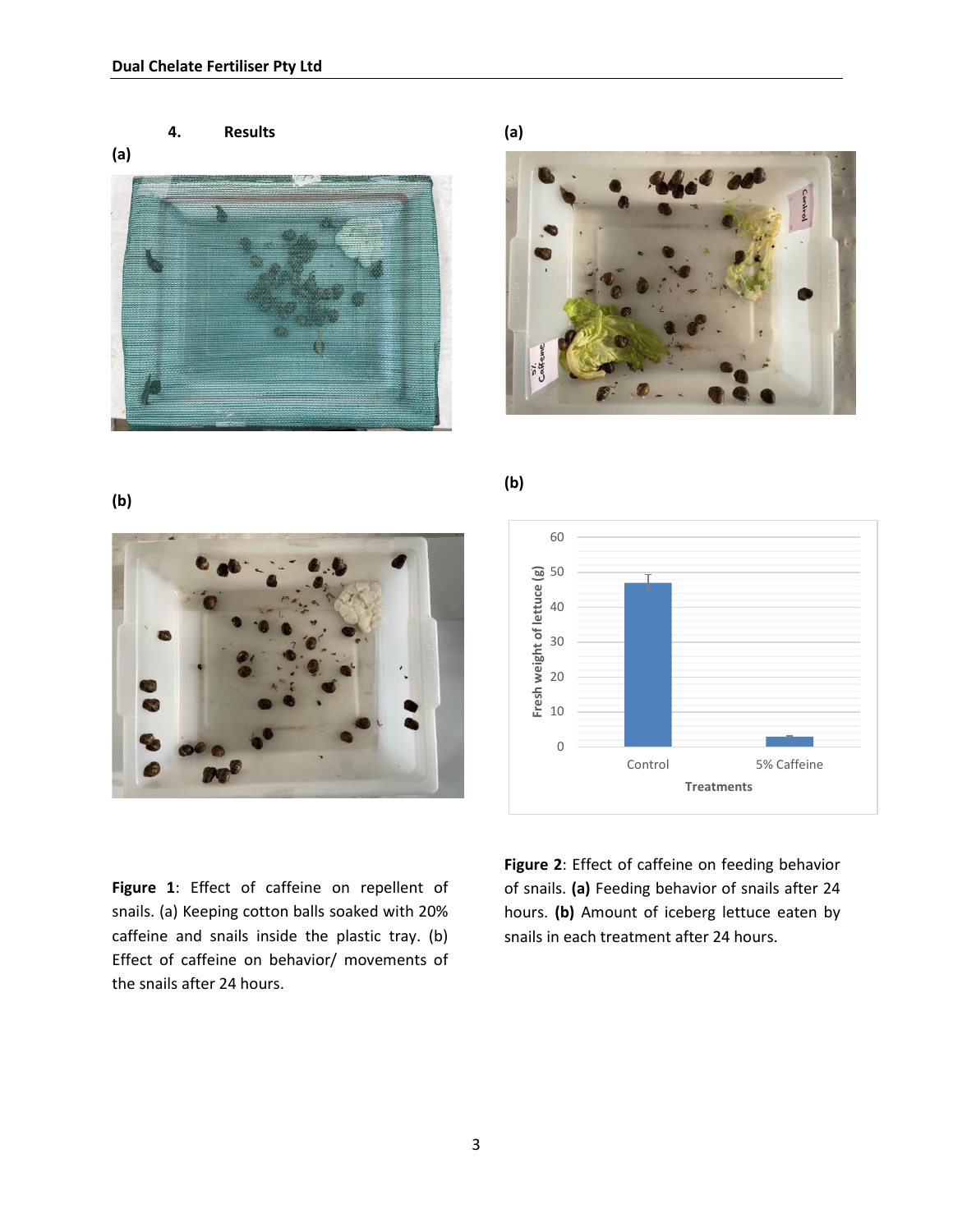



**Figure 4**: Effect of caffeine on activeness of snails.



**Figure 3**: Effect of caffeine on feeding behavior of snails. **(a)** Feeding behavior of snails after 24 hours. **(b)** Amount of iceberg lettuce eaten by snails in each treatment after 24 hours.

### **5. Discussion**

Pest repellent capability of caffeine has been well documented by several authors (Hollingsworth, Armstrong & Campbell, 2002, Kim, Choi & Sano, 2010). In this study, we conducted the first experiment to assess the effectiveness of caffeine to work as a snail repellent. After 24 hours putting snails into the tray, it is observed that snails were moved out from the caffeine-soaked cotton balls (Figure 1). The movement of the snails were further observed until another 12 hours, but the snails did not reach to the area that the cotton ball placed.

The second experiment was conducted to assess the impact of caffeine on feeding behavior and activeness of snails. Once putting 50 snails into the tray with 5% caffeine-soaked iceberg lettuce, first they achieved to towards both leaves. After 24 hours, lettuce soaked with water was eaten more compared to the lettuce

**(b)**